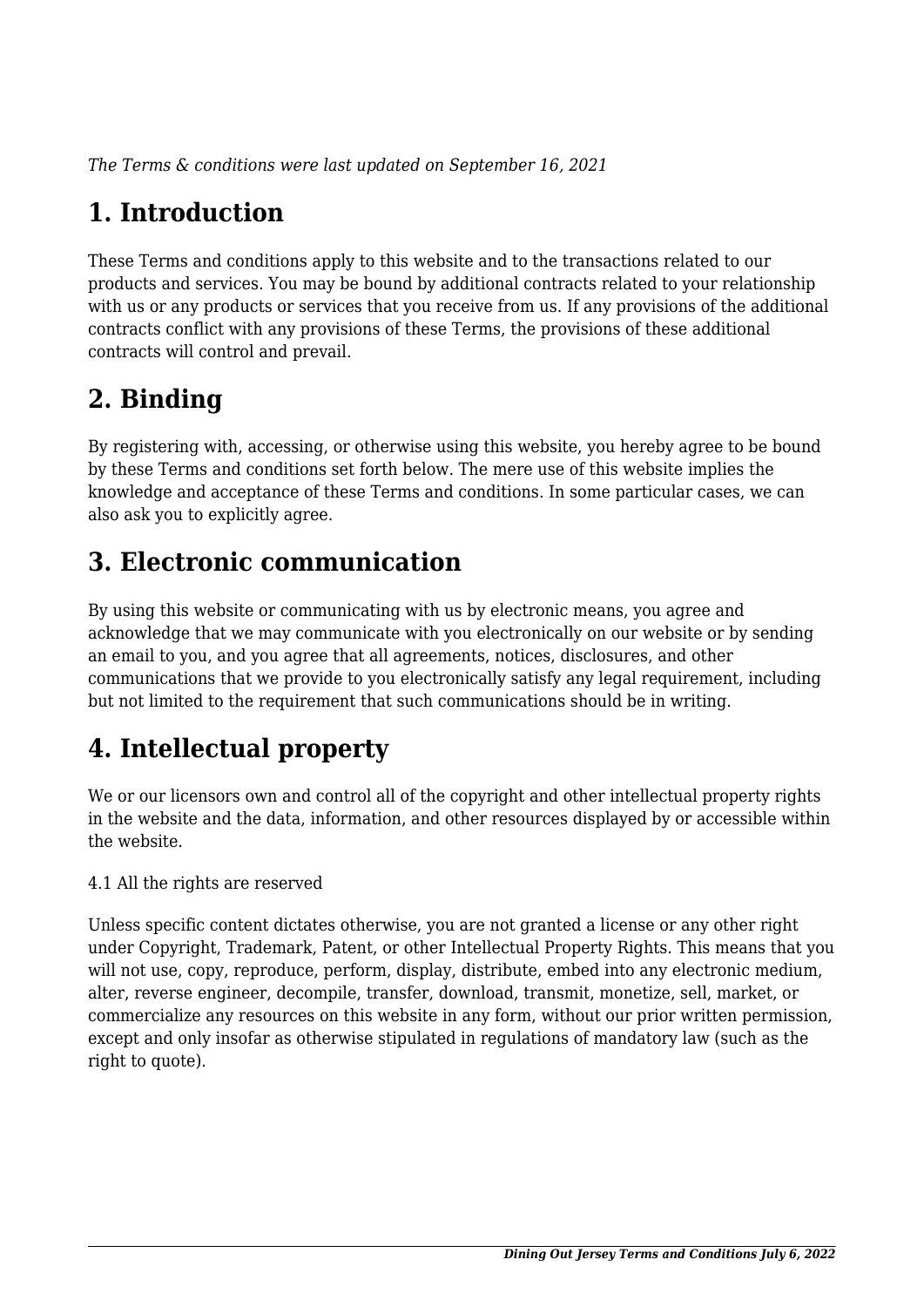## **5. Newsletter**

Notwithstanding the foregoing, you may forward our newsletter in the electronic form to others who may be interested in visiting our website.

# **6. Third-party property**

Our website may include hyperlinks or other references to other party's websites. We do not monitor or review the content of other party's websites which are linked to from this website. Products or services offered by other websites shall be subject to the applicable Terms and Conditions of those third parties. Opinions expressed or material appearing on those websites are not necessarily shared or endorsed by us.

We will not be responsible for any privacy practices or content of these sites. You bear all risks associated with the use of these websites and any related third-party services. We will not accept any responsibility for any loss or damage in whatever manner, however caused, resulting from your disclosure to third parties of personal information.

### **7. Responsible use**

By visiting our website, you agree to use it only for the purposes intended and as permitted by these Terms, any additional contracts with us, and applicable laws, regulations, and generally accepted online practices and industry guidelines. You must not use our website or services to use, publish or distribute any material which consists of (or is linked to) malicious computer software; use data collected from our website for any direct marketing activity, or conduct any systematic or automated data collection activities on or in relation to our website.

Engaging in any activity that causes, or may cause, damage to the website or that interferes with the performance, availability, or accessibility of the website is strictly prohibited.

# **8. Registration**

You may register for an account with our website. During this process, you may be required to choose a password. You are responsible for maintaining the confidentiality of passwords and account information and agree not to share your passwords, account information, or secured access to our website or services with any other person. You must not allow any other person to use your account to access the website because you are responsible for all activities that occur through the use of your passwords or accounts. You must notify us immediately if you become aware of any disclosure of your password.

After account termination, you will not attempt to register a new account without our permission.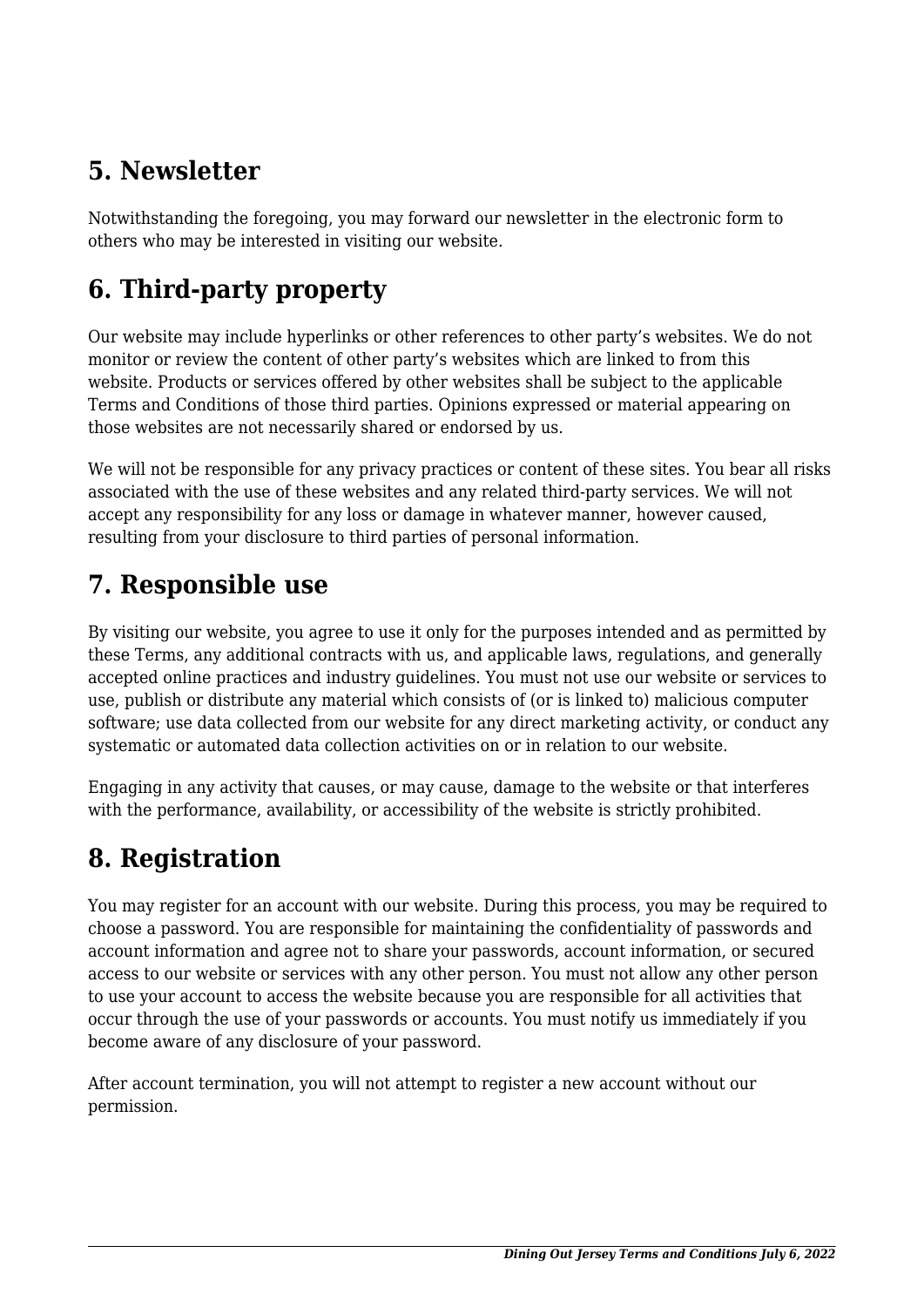### **9. Content posted by you**

We may provide various open communication tools on our website, such as blog comments, blog posts, forums, message boards, ratings and reviews, and various social media services. It might not be feasible for us to screen or monitor all content that you or others may share or submit on or through our website. However, we reserve the right to review the content and to monitor all use of and activity on our website, and remove or reject any content in our sole discretion. By posting information or otherwise using any open communication tools as mentioned, you agree that your content will comply with these Terms and Conditions and must not be illegal or unlawful or infringe any person's legal rights.

### **10. Idea submission**

Do not submit any ideas, inventions, works of authorship, or other information that can be considered your own intellectual property that you would like to present to us unless we have first signed an agreement regarding the intellectual property or a non-disclosure agreement. If you disclose it to us absent such written agreement, you grant to us a worldwide, irrevocable, non-exclusive, royalty-free license to use, reproduce, store, adapt, publish, translate and distribute your content in any existing or future media.

# **11. Termination of use**

We may, in our sole discretion, at any time modify or discontinue access to, temporarily or permanently, the website or any Service thereon. You agree that we will not be liable to you or any third party for any such modification, suspension or discontinuance of your access to, or use of, the website or any content that you may have shared on the website. You will not be entitled to any compensation or other payment, even if certain features, settings, and/or any Content you have contributed or have come to rely on, are permanently lost. You must not circumvent or bypass, or attempt to circumvent or bypass, any access restriction measures on our website.

### **12. Warranties and liability**

Nothing in this section will limit or exclude any warranty implied by law that it would be unlawful to limit or to exclude. This website and all content on the website are provided on an "as is" and "as available" basis and may include inaccuracies or typographical errors. We expressly disclaim all warranties of any kind, whether express or implied, as to the availability, accuracy, or completeness of the Content. We make no warranty that:

- this website or our content will meet your requirements;
- this website will be available on an uninterrupted, timely, secure, or error-free basis.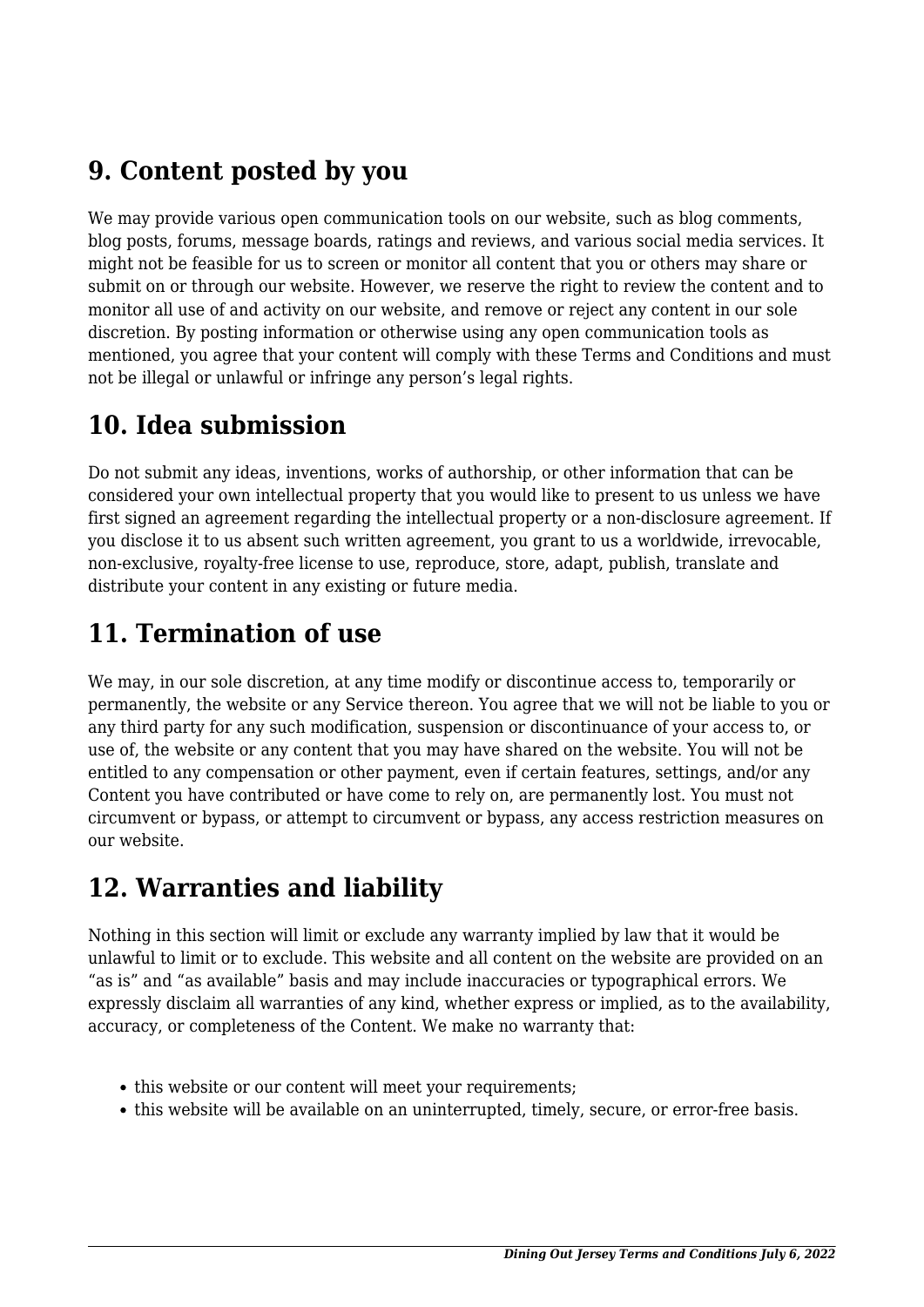Nothing on this website constitutes or is meant to constitute, legal, financial or medical advice of any kind. If you require advice you should consult an appropriate professional.

The following provisions of this section will apply to the maximum extent permitted by applicable law and will not limit or exclude our liability in respect of any matter which it would be unlawful or illegal for us to limit or to exclude our liability. In no event will we be liable for any direct or indirect damages (including any damages for loss of profits or revenue, loss or corruption of data, software or database, or loss of or harm to property or data) incurred by you or any third party, arising from your access to, or use of, our website.

Except to the extent any additional contract expressly states otherwise, our maximum liability to you for all damages arising out of or related to the website or any products and services marketed or sold through the website, regardless of the form of legal action that imposes liability (whether in contract, equity, negligence, intended conduct, tort or otherwise) will be limited to the total price that you paid to us to purchase such products or services or use the website. Such limit will apply in the aggregate to all of your claims, actions and causes of action of every kind and nature.

### **13. Privacy**

To access our website and/or services, you may be required to provide certain information about yourself as part of the registration process. You agree that any information you provide will always be accurate, correct, and up to date.

# **14. Export restrictions / Legal compliance**

Access to the website from territories or countries where the Content or purchase of the products or Services sold on the website is illegal is prohibited. You may not use this website in violation of export laws and regulations of United States.

# **15. Affiliate marketing**

Through this Website we may engage in affiliate marketing whereby we receive a percentage of or a commission on the sale of services or products on or through this website. We may also accept sponsorships or other forms of advertising compensation from businesses. This disclosure is intended to comply with legal requirements on marketing and advertising which may apply, such as the US Federal Trade Commission Rules.

### **16. Assignment**

You may not assign, transfer or sub-contract any of your rights and/or obligations under these Terms and conditions, in whole or in part, to any third party without our prior written consent. Any purported assignment in violation of this Section will be null and void.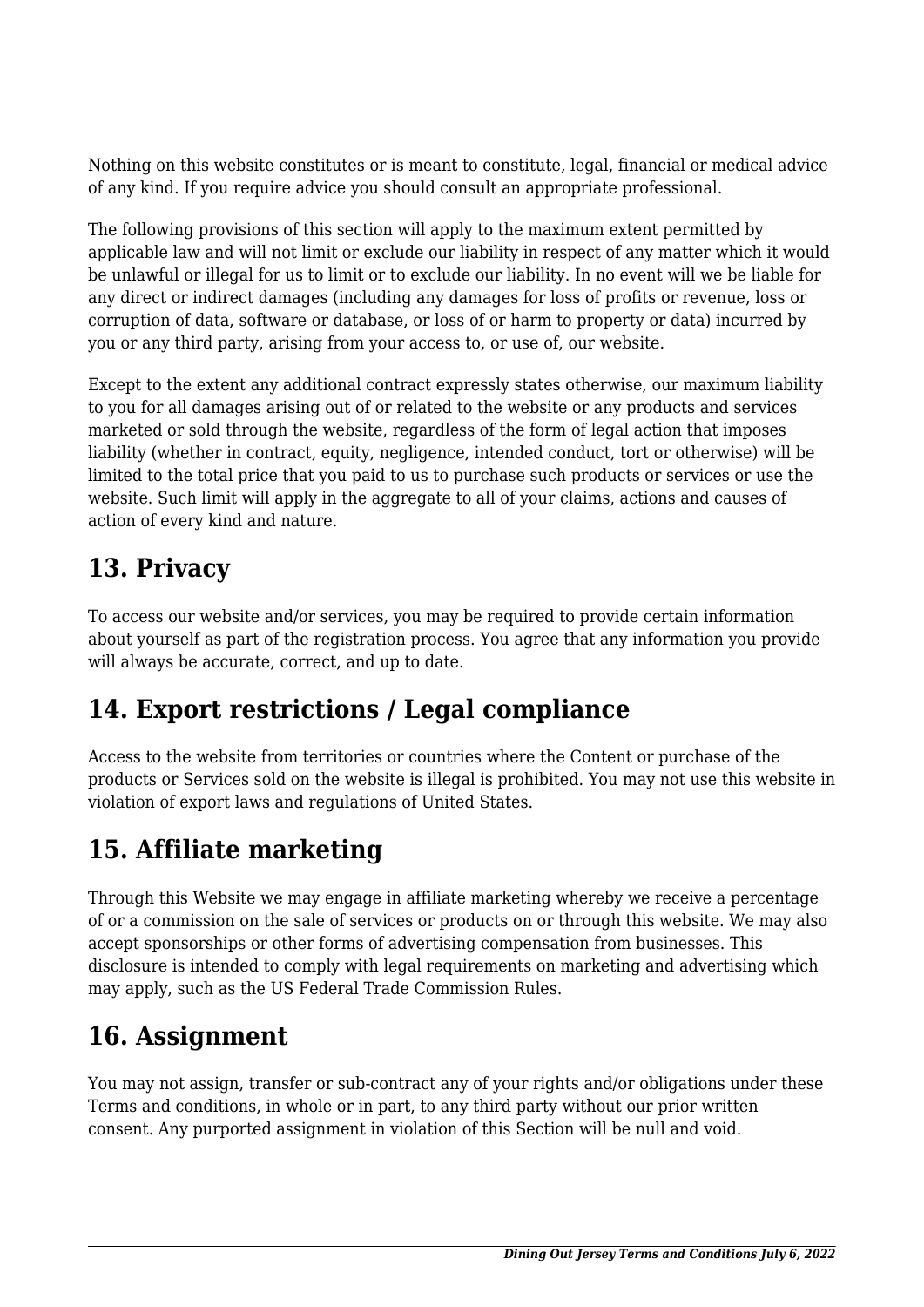### **17. Breaches of these Terms and conditions**

Without prejudice to our other rights under these Terms and Conditions, if you breach these Terms and Conditions in any way, we may take such action as we deem appropriate to deal with the breach, including temporarily or permanently suspending your access to the website, contacting your internet service provider to request that they block your access to the website, and/or commence legal action against you.

### **18. Indemnification**

You agree to indemnify, defend and hold us harmless, from and against any and all claims, liabilities, damages, losses and expenses, relating to your violation of these Terms and conditions, and applicable laws, including intellectual property rights and privacy rights. You will promptly reimburse us for our damages, losses, costs and expenses relating to or arising out of such claims.

### **19. Waiver**

Failure to enforce any of the provisions set out in these Terms and Conditions and any Agreement, or failure to exercise any option to terminate, shall not be construed as waiver of such provisions and shall not affect the validity of these Terms and Conditions or of any Agreement or any part thereof, or the right thereafter to enforce each and every provision.

### **20. Language**

These Terms and Conditions will be interpreted and construed exclusively in English. All notices and correspondence will be written exclusively in that language.

### **21. Entire agreement**

These Terms and Conditions shall constitute the entire agreement between you and Dining Out Media LLC in relation to your use of this website.

### **22. Updating of these Terms and conditions**

We may update these Terms and Conditions from time to time. It is your obligation to periodically check these Terms and Conditions for changes or updates. The date provided at the beginning of these Terms and Conditions is the latest revision date. Changes to these Terms and Conditions will become effective upon such changes being posted to this website. Your continued use of this website following the posting of changes or updates will be considered notice of your acceptance to abide by and be bound by these Terms and Conditions.